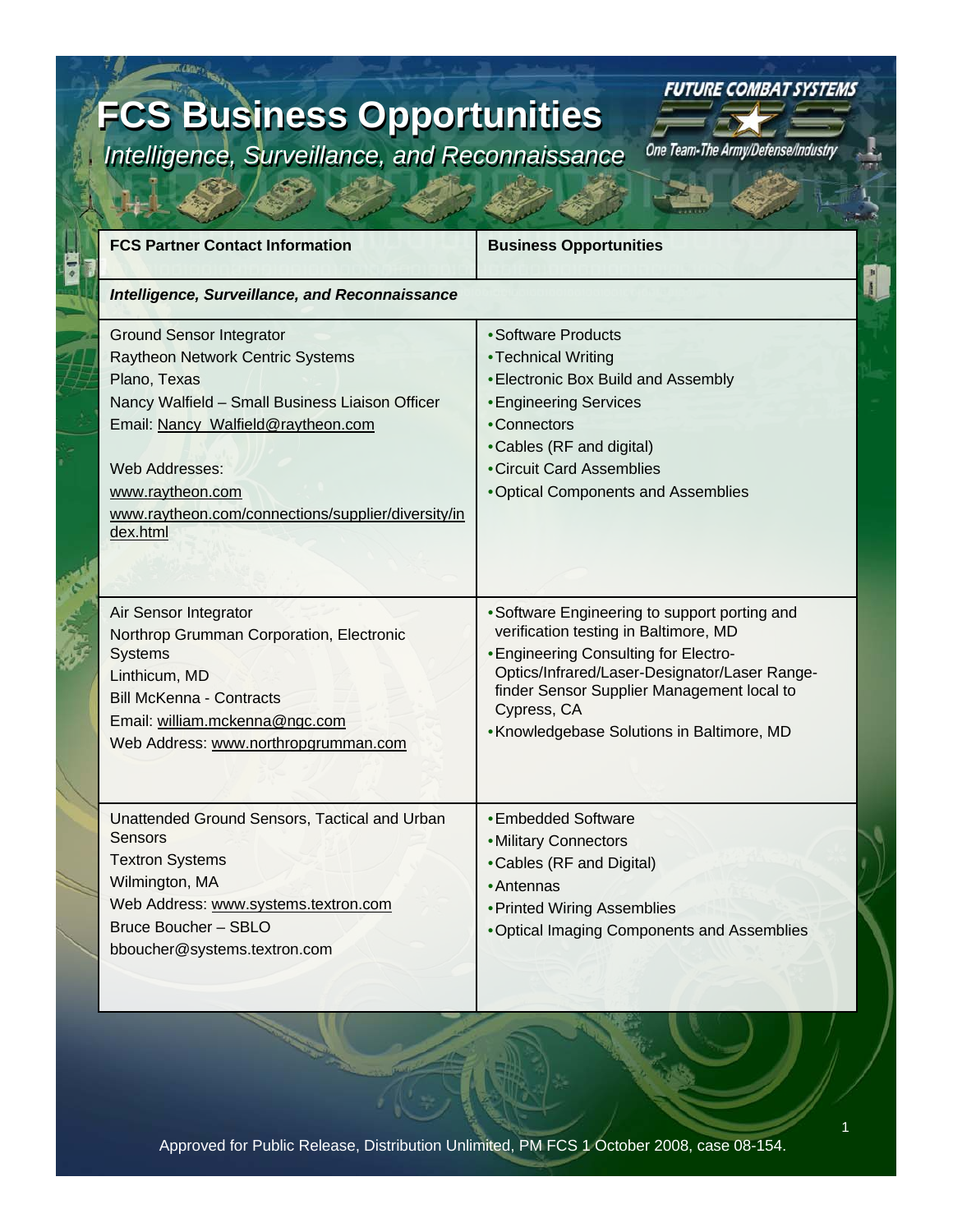# **FCS Business Opportunities FCS Business Opportunities**

*C4ISR Battle Command C4ISR Battle Command*

**FUTURE COMBAT SYSTEMS** 

| <b>FCS Partner Contact Information</b>                                                                                                                                                                                            | <b>Business Opportunities</b>                                                                                                                                                   |
|-----------------------------------------------------------------------------------------------------------------------------------------------------------------------------------------------------------------------------------|---------------------------------------------------------------------------------------------------------------------------------------------------------------------------------|
| <b>C4ISR - Battle Command</b>                                                                                                                                                                                                     |                                                                                                                                                                                 |
| <b>Battle Command and Mission Execution</b><br>Raytheon Network Centric Systems<br>Fort Wayne, IN<br>Email: Nancy_Walfield@raytheon.com                                                                                           | • Software Engineering<br>• Software Coding and Development                                                                                                                     |
| <b>ISR Sensor Fusion</b><br>Lockheed Martin Information Systems and Global<br>Services<br>San Diego, CA<br>Regina Stout - Small Business Liaison Officer<br>Email: regina.c.stout@Imco.com<br>Web Address: www.lockheedmartin.com | Level 1 Fusion:<br>• Distributed Fusion Management<br>• Fusion Engine<br>• Exploitation Tools<br><b>• Embedded Training Software</b><br>Level 4 Fusion:<br>• Sensor Positioning |
| Sensor Data Management<br><b>General Dynamics C4 Systems</b><br>Scottsdale, AZ<br>Stephanie Poppe - Small Business Liaison Officer<br>Email: stephanie.poppe@gdc4s.com<br>Web Address: www.gdc4s.com                              | •Opportunities to be identified                                                                                                                                                 |
| <b>Preparation and Planning Services</b><br><b>General Dynamics C4 Systems</b><br>Scottsdale, AZ<br>Stephanie Poppe - Small Business Liaison Officer<br>Email: stephanie.poppe@gdc4s.com<br>Web Address: www.gdc4s.com            | • Software Engineering<br>• Software Development and Coding                                                                                                                     |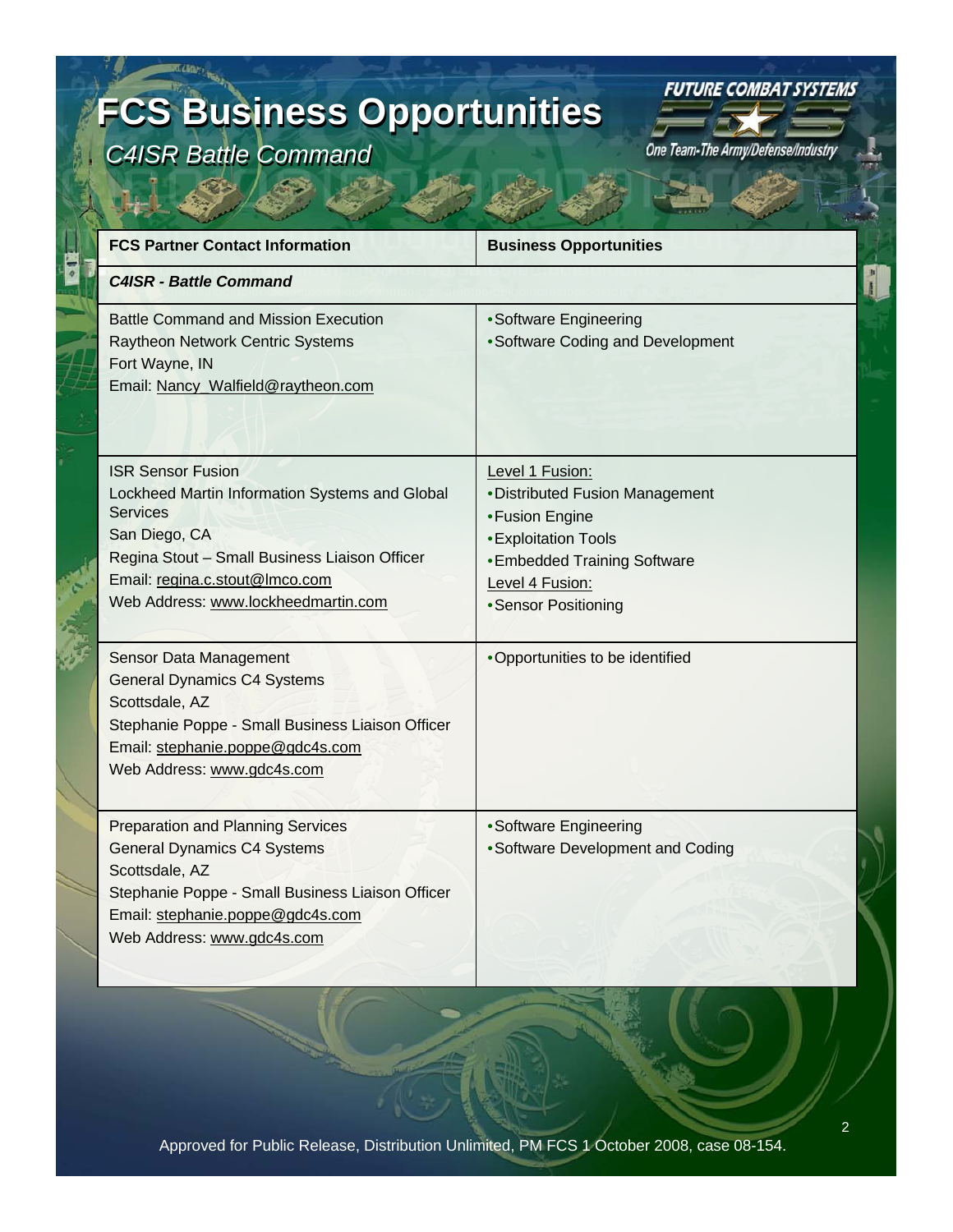## **FCS Business Opportunities FCS Business Opportunities**

*C4ISR Network Systems C4ISR Network Systems*



 $\frac{1}{3}$ 

| <b>FCS Partner Contact Information</b>                                                                                                                                                                                                                                                                                                                                                                                                                                                                                    | <b>Business Opportunities</b>                                                                                                                                                                                                                                                                                                                                                                                                                                                                      |
|---------------------------------------------------------------------------------------------------------------------------------------------------------------------------------------------------------------------------------------------------------------------------------------------------------------------------------------------------------------------------------------------------------------------------------------------------------------------------------------------------------------------------|----------------------------------------------------------------------------------------------------------------------------------------------------------------------------------------------------------------------------------------------------------------------------------------------------------------------------------------------------------------------------------------------------------------------------------------------------------------------------------------------------|
| <b>C4ISR - Network Systems</b>                                                                                                                                                                                                                                                                                                                                                                                                                                                                                            |                                                                                                                                                                                                                                                                                                                                                                                                                                                                                                    |
| <b>Centralized Controller Device</b><br>Lockheed Martin Missiles and Fire Control<br><b>Grand Prairie, TX</b><br>Ron Jennings<br>Telephone: 972-603-1032<br>Web Address: www.lockheedmartin.com                                                                                                                                                                                                                                                                                                                           | Procurements for Small, Hand-Held Computing<br>Devices:<br>•Helmet/Goggle Mounted Display Devices<br>• Organic Light-Emitting Diode Touch screen<br><b>Displays</b><br>• Fixed Computer Storage Media (Solid State and/or<br>Rotational)<br>•Cable Assemblies (RF and digital)<br>•I/O Connectors<br>•GPS Antenna for Small Form Factor Radio<br>• Light-Weight Electronic Heat Transfer and<br><b>Compact Thermal Management Solutions</b>                                                        |
| Ground and Air Platform Communications<br><b>BAE Systems</b><br>Wayne, NJ<br>James P. Nunemaker - Manager of Subcontracts<br><b>Small Business Liaison Officer</b><br>Telephone: 973-305-2604<br>Fax: 973-305-2396<br>E-Mail: james.nunemaker@baesystems.com<br>Web address: www.baesystems.com<br><b>Mailing Address:</b><br><b>BAE Systems, CNIR</b><br>Information and Electronic Systems Integration Inc.<br>Communication, Navigation, Identification &<br>Reconnaissance<br>164 Totowa Road<br>Wayne, NJ 07474-0975 | • Automated Test Benches (2 each) with option for<br>Long Range Initial Production (2 each)<br>•Networking Hardware<br>• Antennas<br>•I/O (digital) Cables and Connectors<br>•Mechanical Enclosures<br>• Power Supplies (PCB)<br><b>RF</b><br>• RF Cables - Low Loss<br>•RF Combiners & Splitters<br>•RF Connectors<br>• RF Filters - Notch Filters, BPF and Diplexers<br>.RF Switches - High Power, Low Loss, High<br>Isolation<br><b>Engineering Outsourcing</b><br>· Systems Software, Hardware |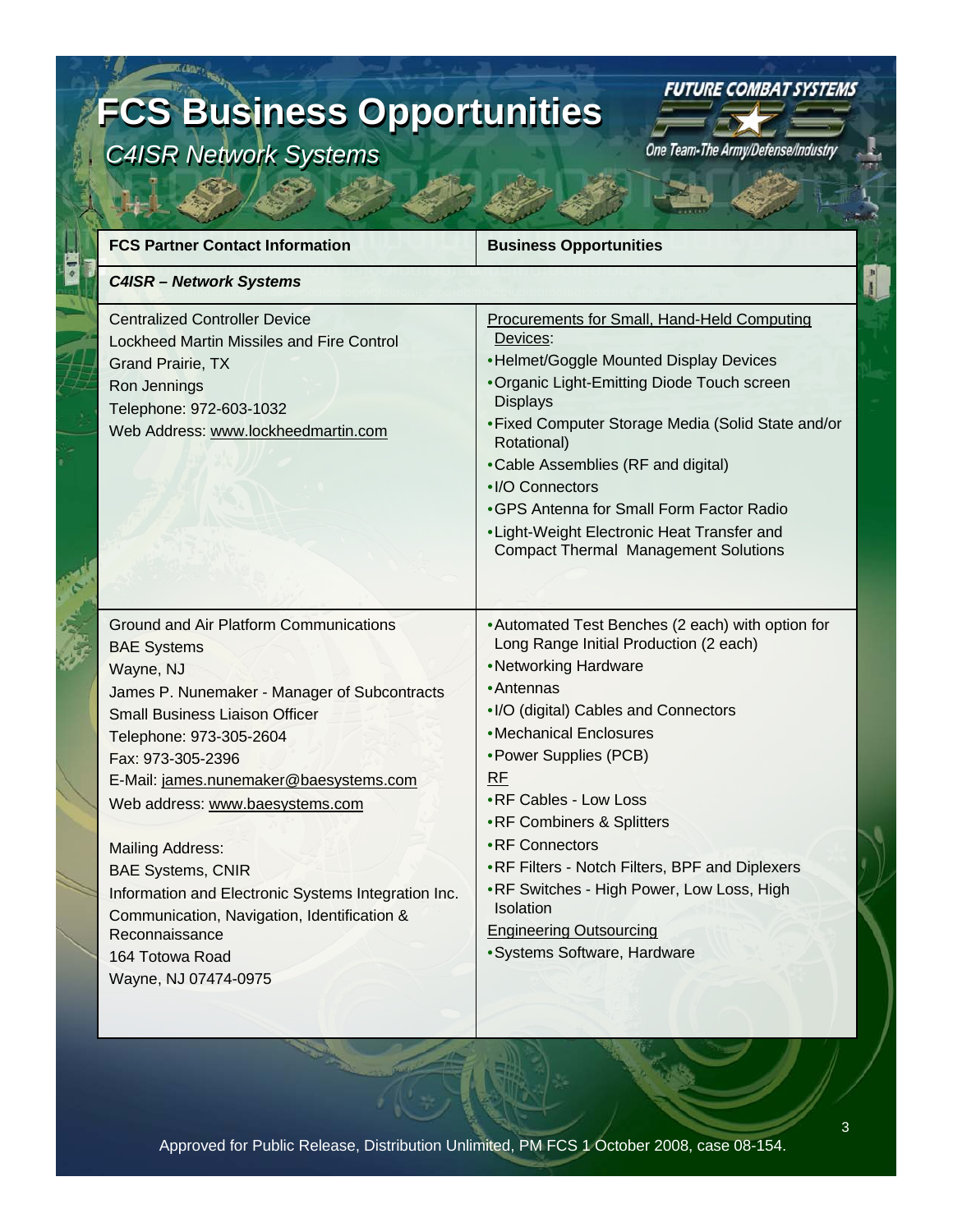### **FCS Business Opportunities FCS Business Opportunities** *C4ISR Network Systems (Continued) C4ISR Network Systems (Continued)*



 $\frac{1}{\hbar}$ 

One Team-The Army/Defense/Industry

| <b>FCS Partner Contact Information</b>                                                                                                                                                                                                                                             | <b>Business Opportunities</b>                                                                                                                                                                                                                                                                                                                                          |
|------------------------------------------------------------------------------------------------------------------------------------------------------------------------------------------------------------------------------------------------------------------------------------|------------------------------------------------------------------------------------------------------------------------------------------------------------------------------------------------------------------------------------------------------------------------------------------------------------------------------------------------------------------------|
| <b>C4ISR - Network Systems</b>                                                                                                                                                                                                                                                     |                                                                                                                                                                                                                                                                                                                                                                        |
| <b>Integrated Computer System</b><br><b>General Dynamics C4 Systems</b><br>Bloomington, MN<br><b>Review Information at Web Address</b><br>www.gdc4s.com under Suppliers, "Supplier<br>Diversity Program"<br>Email to info@gdc4s.com                                                | •General Purpose Processors<br>• Graphics Processors<br>• Fixed and Removable Storage Media - GOTS/Mil<br>Hardened<br>• Storage Controllers<br>•Network Switches and Routers<br>• Firewalls<br>• Network Intrusion Detection<br>• Cross Domain Guards<br>•Chassis and Chassis backplanes<br>• Power Supplies<br>• Fiber Optic Cabling and Copper Cabling<br>Conversion |
| Network Management System<br><b>Northrop Grumman Mission Systems</b><br><b>Network Communications Division</b><br>Rancho Bernardo, CA<br>Email: mikal.aziz@ngc.com<br>Web Address:<br>www.northropgrumman.com<br><b>Supplier Diversity Website:</b><br>https://oasis.northgrum.com | • Software Design and Development<br>• Voice and Data Service                                                                                                                                                                                                                                                                                                          |

4 Approved for Public Release, Distribution Unlimited, PM FCS 1 October 2008, case 08-154.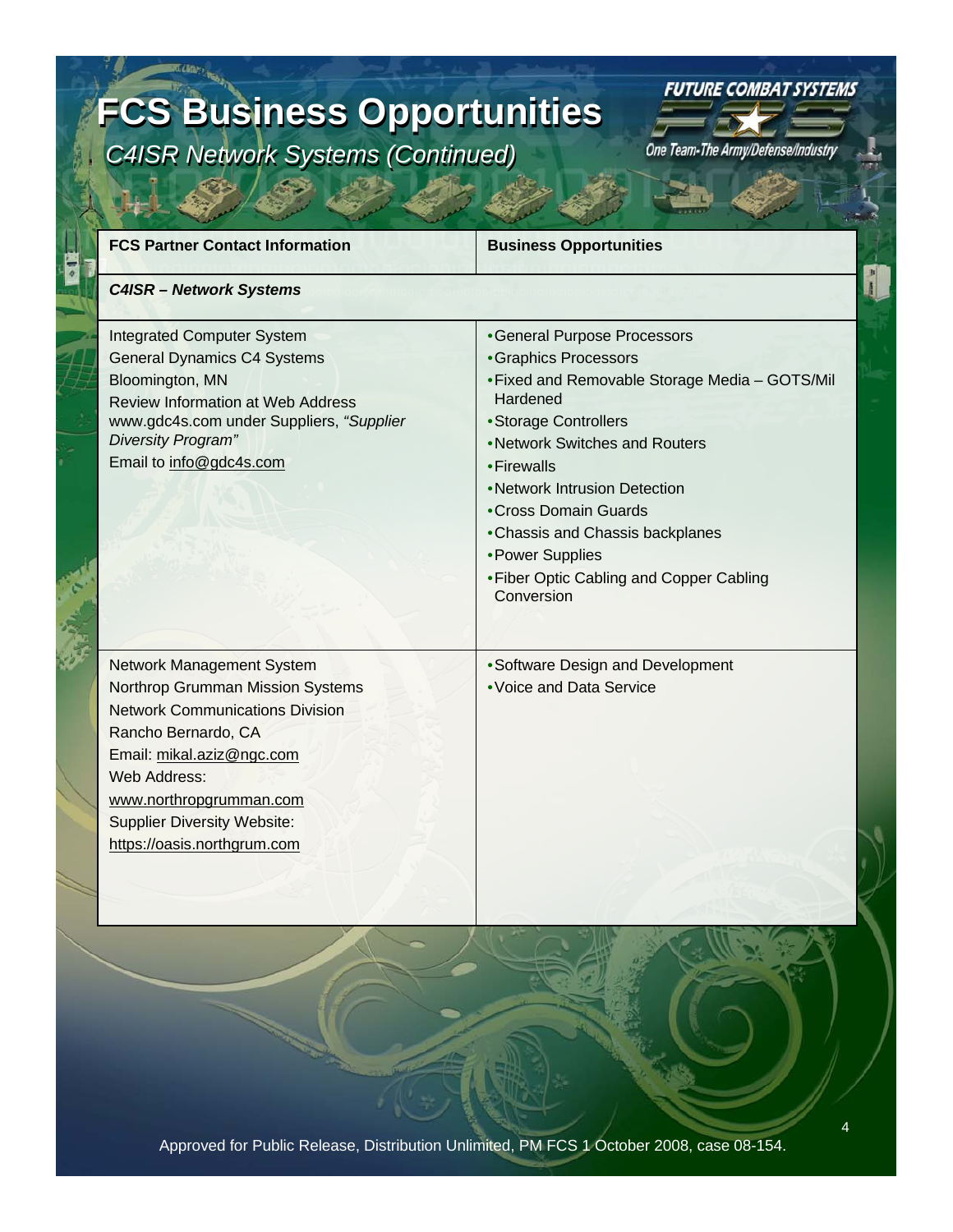# **FCS Business Opportunities FCS Business Opportunities**

*Supportability Supportability*

One Team-The Army/Defense/Industry

**FUTURE COMBAT SYSTEMS** 

 $\frac{1}{l}$ 

| <b>FCS Partner Contact Information</b>                                                                                                                                                                                                                                                                  | <b>Business Opportunities</b>                                                                                                                                                                                                                                                                                                                                                                                                                                                                                                                                                                                                                                                                                                                                                                                                                                                                                                                                                                                                                                                                                                                    |
|---------------------------------------------------------------------------------------------------------------------------------------------------------------------------------------------------------------------------------------------------------------------------------------------------------|--------------------------------------------------------------------------------------------------------------------------------------------------------------------------------------------------------------------------------------------------------------------------------------------------------------------------------------------------------------------------------------------------------------------------------------------------------------------------------------------------------------------------------------------------------------------------------------------------------------------------------------------------------------------------------------------------------------------------------------------------------------------------------------------------------------------------------------------------------------------------------------------------------------------------------------------------------------------------------------------------------------------------------------------------------------------------------------------------------------------------------------------------|
| <b>Supportability</b>                                                                                                                                                                                                                                                                                   |                                                                                                                                                                                                                                                                                                                                                                                                                                                                                                                                                                                                                                                                                                                                                                                                                                                                                                                                                                                                                                                                                                                                                  |
| <b>Logistics Decision Support Systems</b><br>Northrop Grumman Mission Systems<br>Carson, CA<br>Email: mikal.aziz@ngc.com<br>Web Address: www.northgrum.com<br><b>Supplier Diversity Web Address:</b><br>https://oasis.northgrum.com                                                                     | Software Development Support (On-site)<br>. Investigate and integrate COTS products within a<br>network management framework<br>• Analyze product design and identify design<br>enhancements<br>• Define and perform experiments to ensure COTS<br>products can work within development and<br>objective environments                                                                                                                                                                                                                                                                                                                                                                                                                                                                                                                                                                                                                                                                                                                                                                                                                            |
| <b>Platform Soldier - Mission Readiness</b><br>Honeywell Defense & Space Electronic Systems<br>Albuquerque, NM<br>William Spofford - Small Business Liaison Officer<br>Telephone: 505-828-5548<br>Email: bill.spofford@honeywell.com<br>Web Address: https://www-<br>a.honeywell.com/esource/diversity/ | Long-term Opportunities:<br>• Secure Wireless Communications Technology<br>•Chemical/Biological/Radiological/ Nuclear micro-<br>sensors and sensor fusion<br>• Advanced ruggedized display technology (organic<br>light emitting diode, micro cube projection, etc.)<br>• Perception Systems<br>• Advanced Robotic Controls<br>• High Bandwidth Transmission techniques<br>• Advanced micro-turbine or heavy fuel micro-diesel<br>engine technology<br>• Efficient Energy Storage for the "Hotel"<br>requirement (Kilowatts of storage to drive the<br>electronics for the station keeping mission<br>requirements)<br>• Simulation and Modeling Tools/Model<br>Development for Rapid Prototyping<br>• Advanced Data Mining Functionality<br>•Reasoning Technology<br>. Imbedded micro sensors with micro transmitters<br>for monitoring human health and<br>physiological/psychological conditions<br>• Personal identification and registration for the FCS<br>soldiers to correlate to WMI access and data<br>control. (Face recognition, Iris recognition, Finger<br>print registration, integrated network security tied to<br>personal ID) |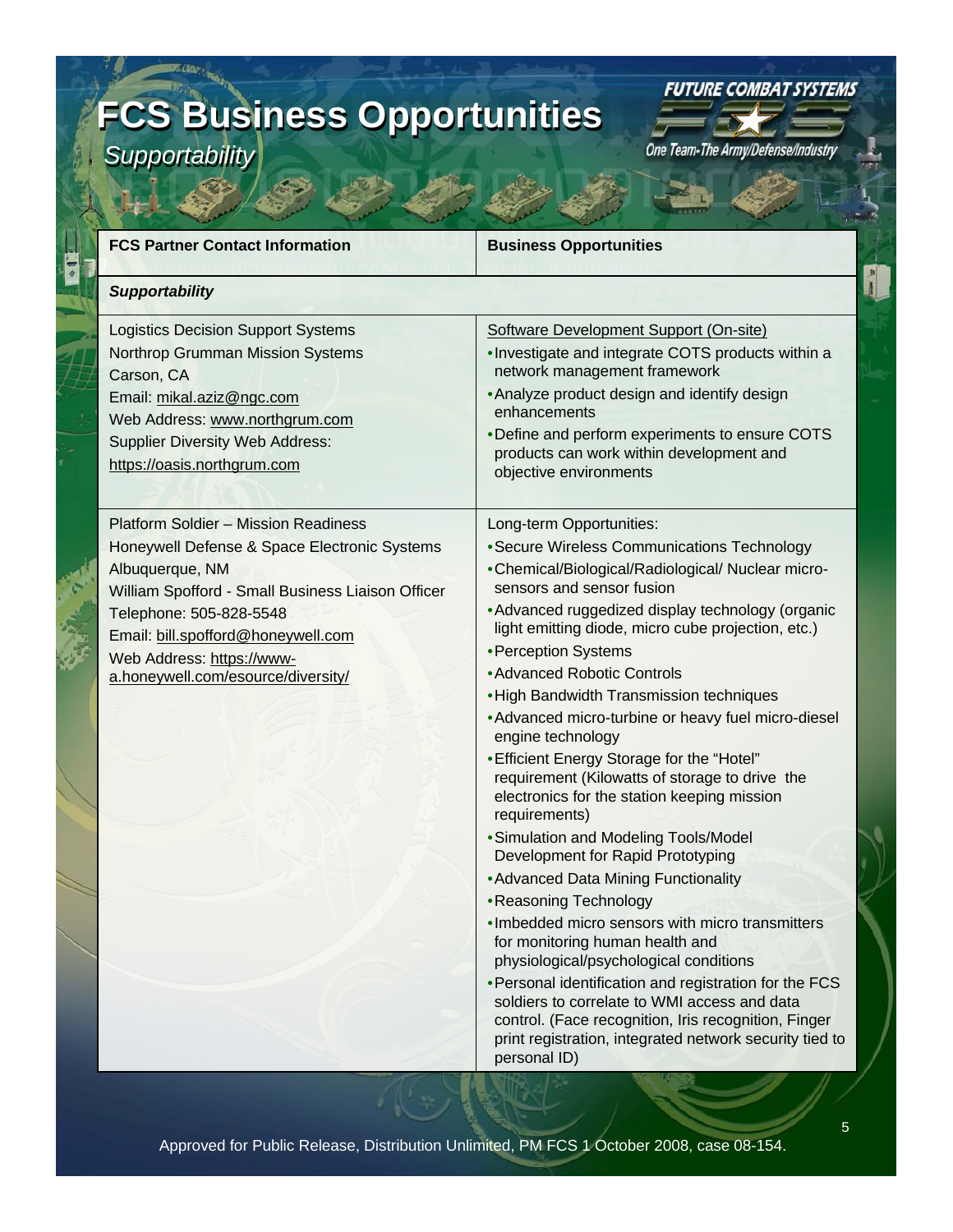### **FCS Business Opportunities FCS Business Opportunities**  *Supportability (Continued) Supportability (Continued)*



| <b>FCS Partner Contact Information</b>                                                                                                                                                                                                                                                                                                                                                             | <b>Business Opportunities</b>                                                                                                                                                                 |
|----------------------------------------------------------------------------------------------------------------------------------------------------------------------------------------------------------------------------------------------------------------------------------------------------------------------------------------------------------------------------------------------------|-----------------------------------------------------------------------------------------------------------------------------------------------------------------------------------------------|
| <b>Supportability</b>                                                                                                                                                                                                                                                                                                                                                                              |                                                                                                                                                                                               |
| Logistics Data Management Service (LDMS)<br><b>IBM - Global Business Services</b><br>Garland, Texas<br>Michele Lewis - Procurement, Subcontracts<br>Telephone: 703-633-4583<br>Email: michele.a.lewis@us.ibm.com<br>Web address: www.ibm.com<br><b>Supplier Diversity Web Address:</b><br>http://www-<br>03.ibm.com/procurement/proweb.nsf/ContentDocsB<br>ytitle/United+States~Supplier+diversity | • Service Oriented Architecture<br>• Systems Engineering<br>• Software Development<br>• Software Engineering<br>• Software Integration<br>• Systems Architecture<br>• Modeling and Simulation |
|                                                                                                                                                                                                                                                                                                                                                                                                    |                                                                                                                                                                                               |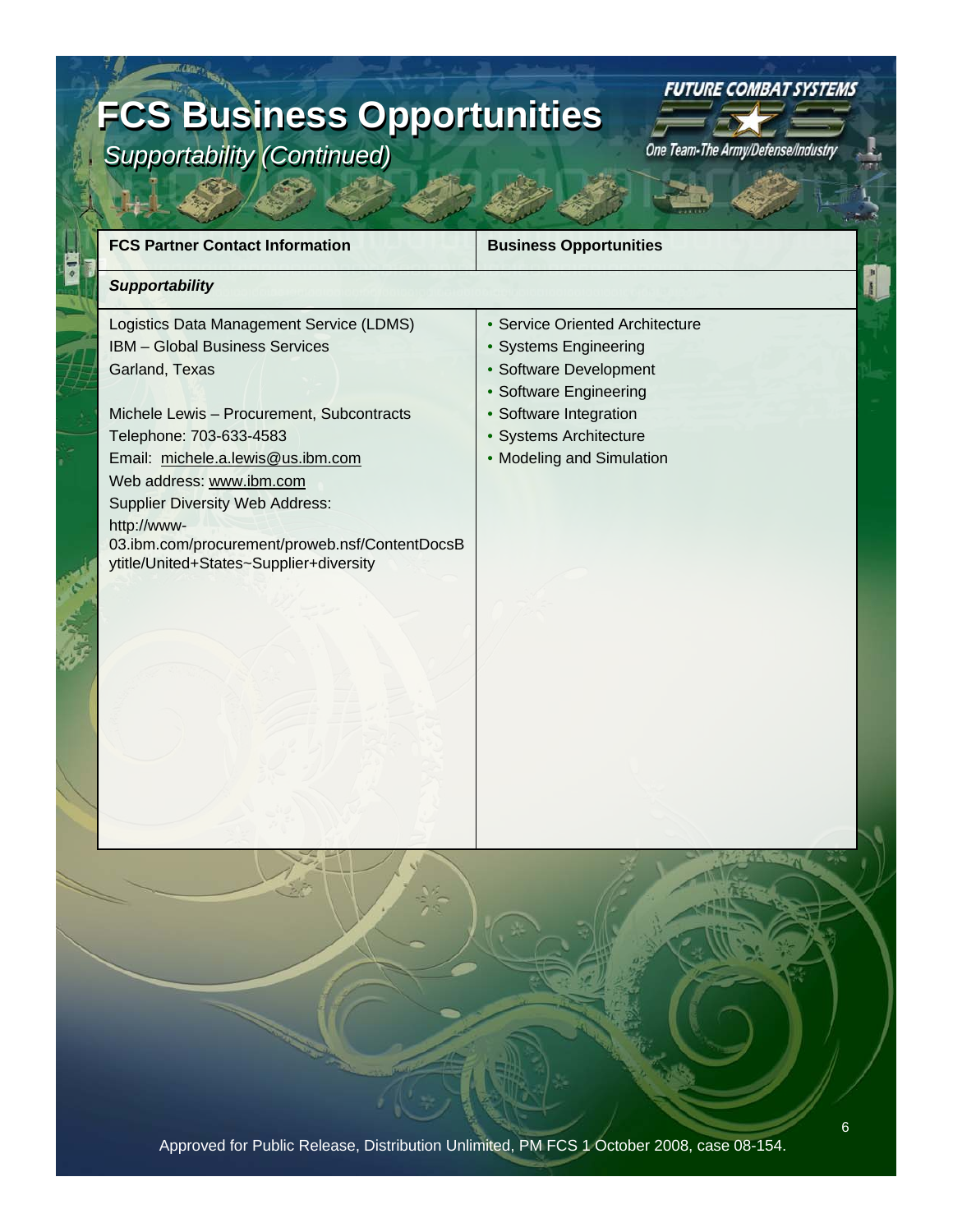## **FCS Business Opportunities FCS Business Opportunities**

*Unmanned Systems Unmanned Systems*

One Team-The Army/Defense/Industry

**FUTURE COMBAT SYSTEMS** 

| <b>FCS Partner Contact Information</b>                                                                                                                                                                                                                                           | <b>Business Opportunities</b>                                                                                                                                                                                                                                                                                                                                                                                                                                                                                                                        |
|----------------------------------------------------------------------------------------------------------------------------------------------------------------------------------------------------------------------------------------------------------------------------------|------------------------------------------------------------------------------------------------------------------------------------------------------------------------------------------------------------------------------------------------------------------------------------------------------------------------------------------------------------------------------------------------------------------------------------------------------------------------------------------------------------------------------------------------------|
| <b>Unmanned Ground Vehicle Systems</b>                                                                                                                                                                                                                                           |                                                                                                                                                                                                                                                                                                                                                                                                                                                                                                                                                      |
| Autonomous Navigation System (ANS)<br><b>General Dynamics Robotic Systems</b><br>Westminster, MD<br>Tim Matterson, Purchasing Manager<br>Chari Russell, Small Business Liaison Officer<br>Gene Whitney (GPSINS RFI Lead)<br>Telephone: 410-386-1768<br>Web Address: www.gdrs.com | <b>Procurements for Perception Sensors</b><br>•IR Camera<br>•Low Light Monochrome Camera<br>• Millimeter Wave Radar<br>•Optics/Lenses<br><b>Procurements for Perception Computer Subsystem</b><br>•Computer System Enclosure<br>• Power Supply<br>•Heat Exchanger<br>Long-term Opportunity - Request for Proposal for<br>Core Navigation System, Phase II Effort<br>. Integrated GPS/INS System, Phase II Effort<br>•GPS Antenna<br>Purchasing<br>• Wiring Harnesses<br>• Machined Parts and Electronic Components                                   |
| Multifunction Utility/Logistics and Equipment<br>Vehicle (MULE)<br><b>Lockheed Martin Missiles and Fire Control</b><br>Grand Prairie, TX<br>Ron Jennings<br>Telephone: 972-603-1032<br>Web Address: www.lockheedmartin.com                                                       | •Composite Armor Structure Design<br>•Belly Plate Composite Design<br>•Belly Plate Composite Tooling<br>• Chemical Point Detector<br>• Titanium Chassis/Frames<br>• Titanium Fittings & Tubing<br>• Welding Services<br>• Fasteners<br>• Lightweight Armor<br>•Wheels/Tires<br>•Band Track<br>• Wiring Harnesses<br>• Suspension Motors<br>•Turret Bearings, Gears, etc.<br>•Turret Drive Motors<br>•Slip Rings<br>· Ultrasonic/Acceleration/Position Sensors<br>Tanks/Bladders (Fuel/Water)<br>• Experimental Vehicle Management System<br>Computer |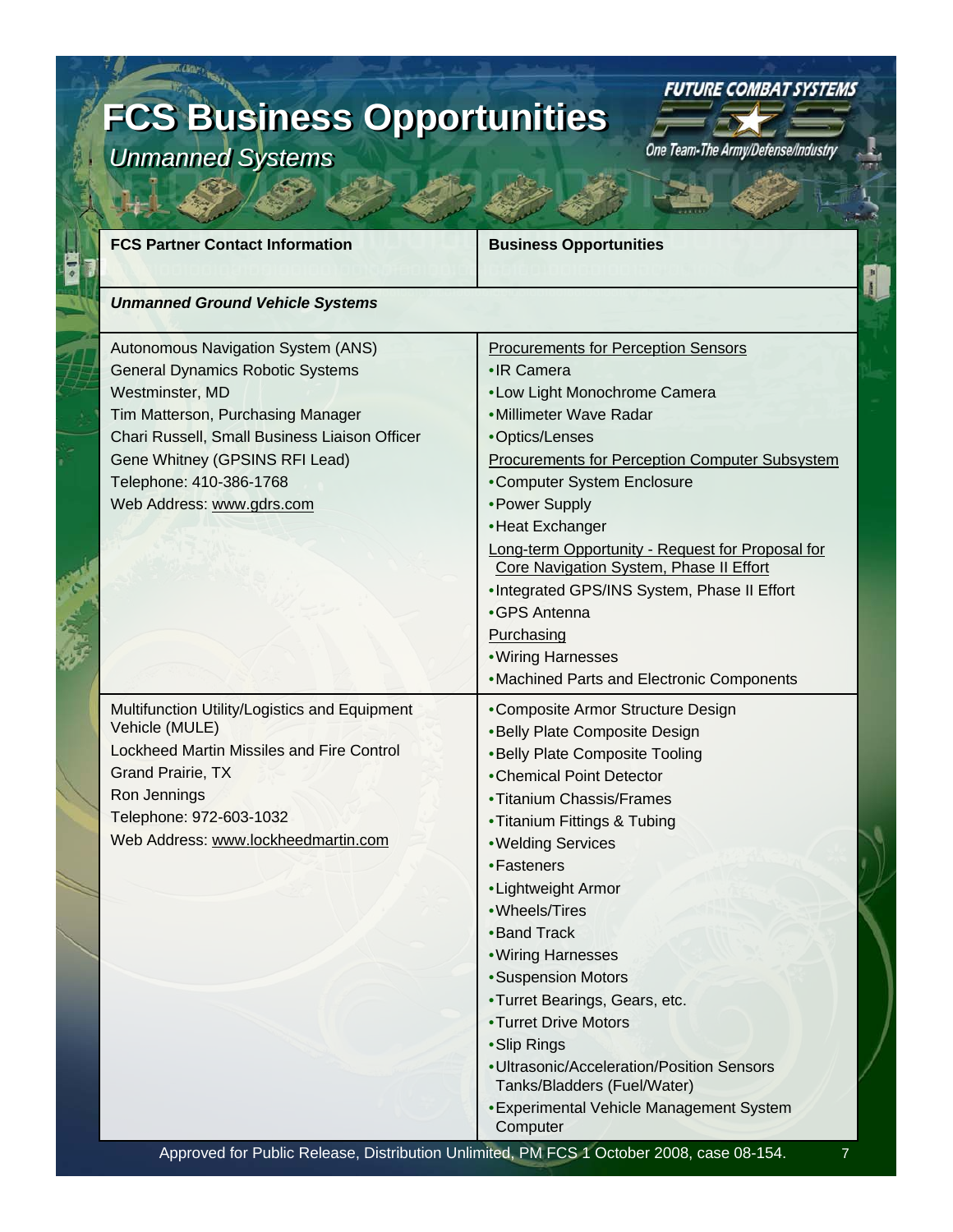### **FCS Business Opportunities FCS Business Opportunities** *Unmanned Systems (Continued) Unmanned Systems (Continued)*

**FUTURE COMBAT SYSTEMS** 

| <b>FCS Partner Contact Information</b>                                                                                                                                                                                               | <b>Business Opportunities</b>                                     |
|--------------------------------------------------------------------------------------------------------------------------------------------------------------------------------------------------------------------------------------|-------------------------------------------------------------------|
| <b>Unmanned Aerial Systems</b>                                                                                                                                                                                                       |                                                                   |
| <b>Class IV Unmanned Aerial Vehicle</b><br>Northrop Grumman Integrated Systems<br>17066 Goldentop Road<br>San Diego, CA 92150-9066<br>Email: vicky.harper-hall@ngc.com<br>stan.ogara@ngc.com<br>Web Address: www.northropgrumman.com | •Nose Cones<br>•Bottom Fairings (Composite Parts)<br>•New Designs |
|                                                                                                                                                                                                                                      |                                                                   |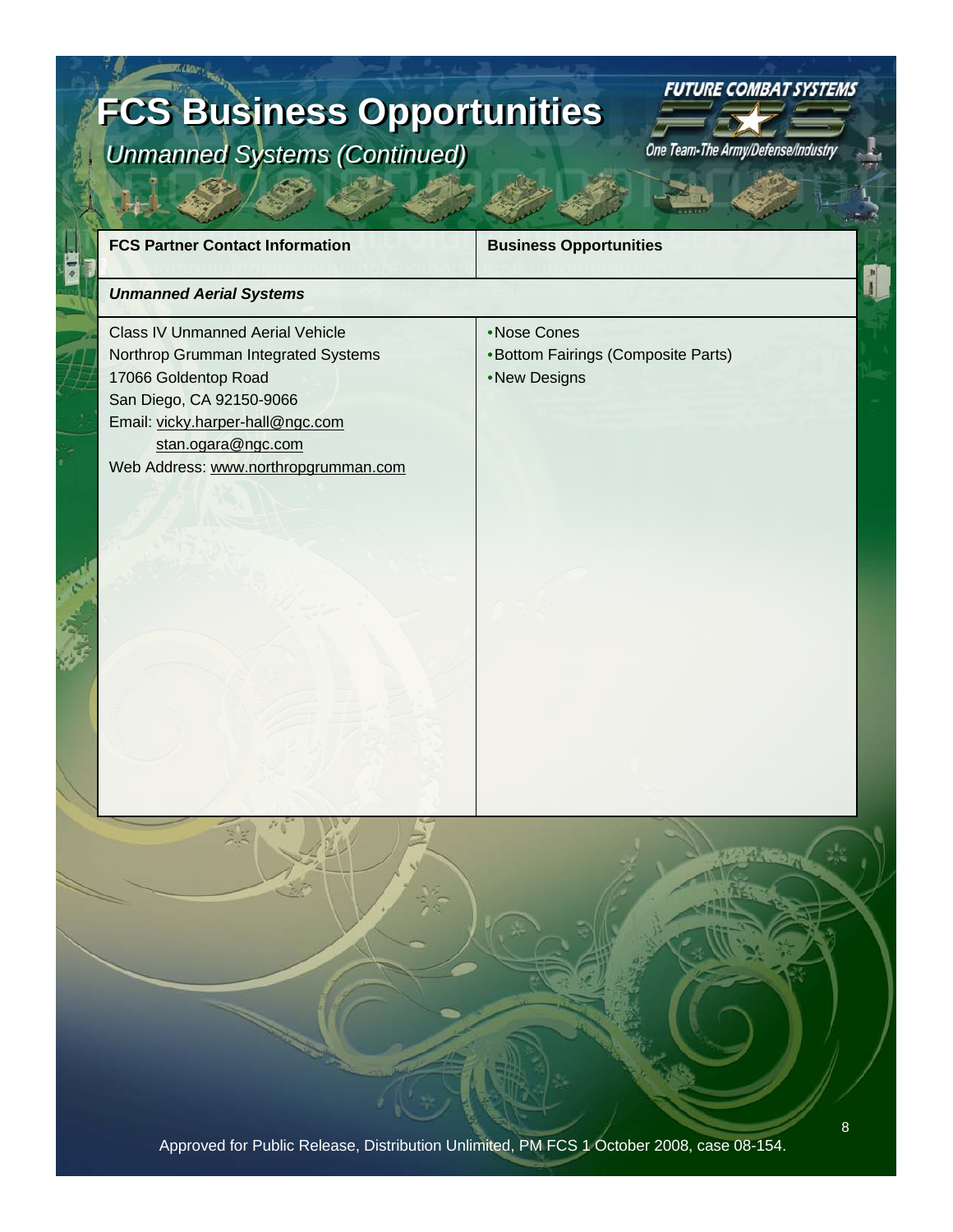### **FCS Business Opportunities FCS Business Opportunities**  *Manned Ground Vehicle Systems Manned Ground Vehicle Systems*

**FUTURE COMBAT SYSTEMS** 

| <b>FCS Partner Contact Information</b>                                                                                                                                              | <b>Business Opportunities</b>                                                                                                                              |
|-------------------------------------------------------------------------------------------------------------------------------------------------------------------------------------|------------------------------------------------------------------------------------------------------------------------------------------------------------|
| <b>Manned Ground Vehicle Systems</b>                                                                                                                                                |                                                                                                                                                            |
| Manned Ground Vehicle (MGV)<br>BAE Systems Land & Armaments L.P.<br>Santa Clara, CA                                                                                                 | •Opportunities to be Identified                                                                                                                            |
| Subcontracts:<br>GSDSubK.landa@baesystems.com                                                                                                                                       |                                                                                                                                                            |
| Purchasing:<br>GSDPurch.landa@baesystems.com                                                                                                                                        |                                                                                                                                                            |
| Manned Ground Vehicle (MGV)<br>BAE Systems Land & Armaments L.P.<br>Minneapolis, MN<br>Subcontracts:<br>Richard.richter@baesystems.com                                              | Purchasing:<br>•Bearings<br>•Casting/Forging/Weldments<br>• Electrical and Hydraulic Components<br>• Fabrication<br>• Machined Parts<br>• Wiring Harnesses |
| Manned Ground Vehicle (MGV)<br><b>General Dynamics Land Systems</b><br>38500 Mound Road<br>Sterling Heights, MI 48310-3200<br>Email: simpsonl@gdls.com<br>Web Address: www.gdls.com | ·Insulation<br>•Fuel Tanks<br>• Fuel Adapter Cap                                                                                                           |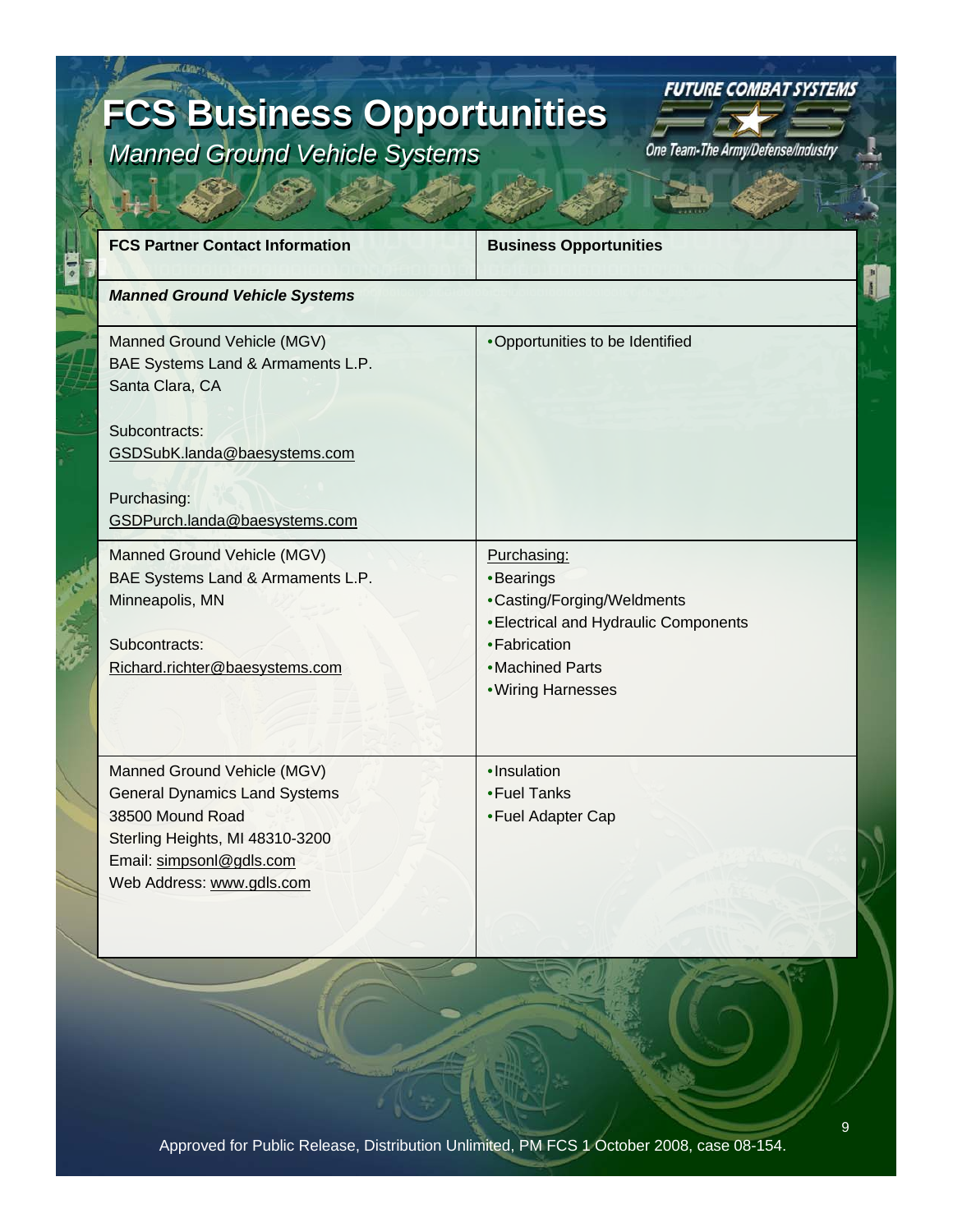### **FCS Business Opportunities FCS Business Opportunities**  *Training and Engineering Support Training and Engineering Support*

**FUTURE COMBAT SYSTEMS** 

| <b>FCS Partner Contact Information</b>                                                                                                                                                                                                                                      | <b>Business Opportunities</b>                                                                           |
|-----------------------------------------------------------------------------------------------------------------------------------------------------------------------------------------------------------------------------------------------------------------------------|---------------------------------------------------------------------------------------------------------|
| <b>Training Support</b>                                                                                                                                                                                                                                                     |                                                                                                         |
| <b>Collective Training Support Packages</b><br>Northrop Grumman Information Technology<br>Chantilly, VA<br>Deelya E. Fulton<br><b>Small Business Liaison Officer</b><br>Telephone: 571-265-1745<br>Email: deelya.fulton@ngc.com<br>Web Address: https://oasis.northgrum.com | • Computer and/or web-based training products and<br>training development allocated to small businesses |
| <b>Collective Training Support Packages</b><br><b>Computer Sciences Corporation</b><br><b>Annie Martin</b><br><b>Small Business Liaison Officer</b><br>Email: amartin5@csc.com<br>Telephone: 703-818-4182<br>www.csc.com/supplierdiversity                                  | • Training support packages allocated to small<br>businesses                                            |
| <b>Collective Training Support Packages</b><br><b>Dynamics Research Corp</b><br>Andover, MA<br>Fax: 978-470-0201<br>Web Address: www.drc.com                                                                                                                                | • Possible subcontracting opportunities in the area of<br>Web based and Classroom based training tasks  |
| <b>Engineering Support</b>                                                                                                                                                                                                                                                  |                                                                                                         |
| Science Applications International Corporation -<br><b>SAIC</b><br>James "Tyre" Benefield<br><b>Supplier Operations Manager</b><br>Huntsville, AL<br>Email: james.t.benefield@saic.com<br>Web Address: www.saic.com                                                         | • Subcontracting opportunities in software,<br>engineering, logistics, and systems integration          |